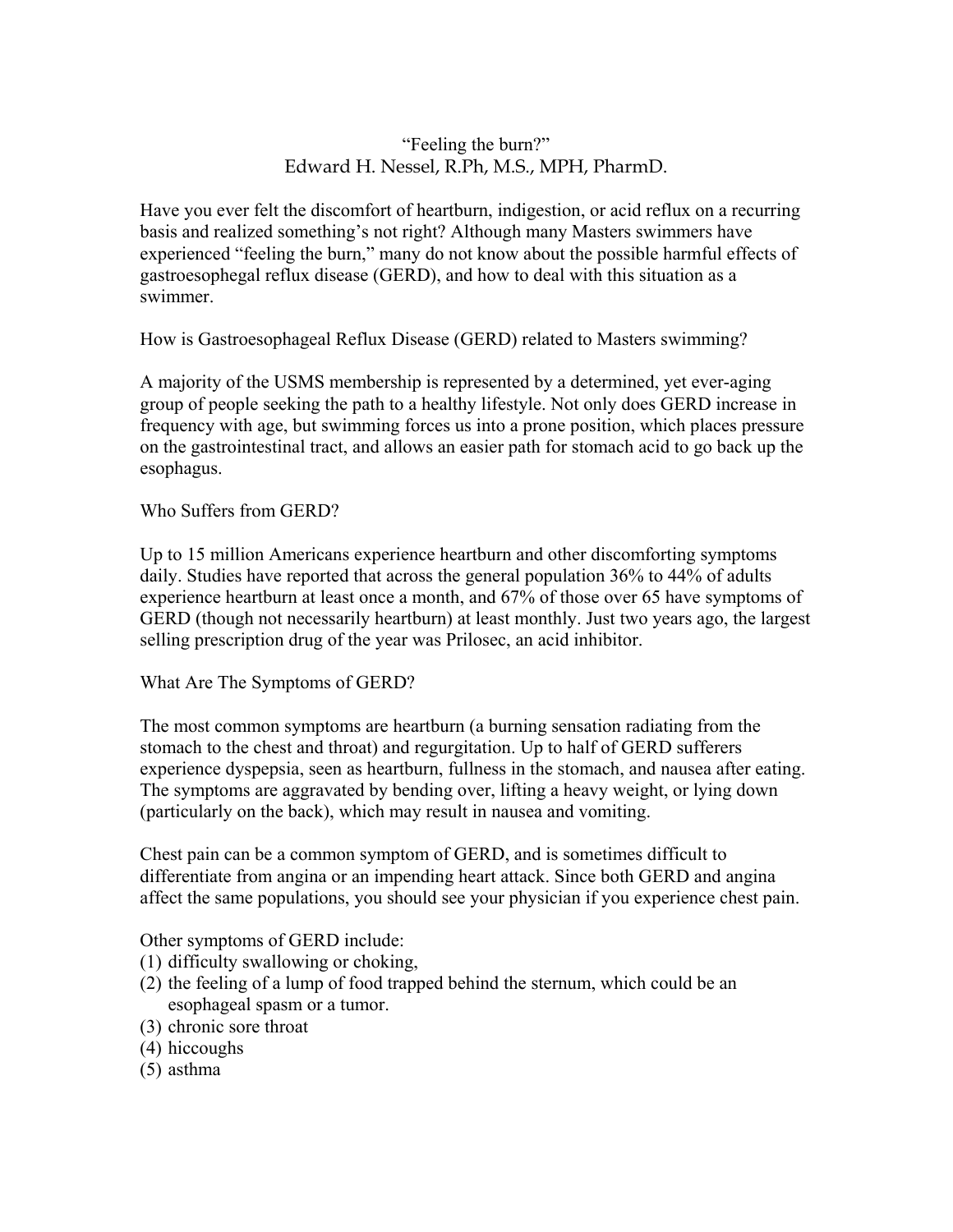Diagnosis by an experienced physician should prevent complications from long-term untreated GERD. If symptoms are relieved with a one week trial of any of the stomach acid-inhibitors (Prilosec, Nexium, Protonix, Prevacid), it is probable that the patient is suffering from GERD. However, caution must be used, because underlying cellular changes may have occurred already.

The state-of-the-art method for determining the condition of the patient's esophagus is to perform an upper endoscopy. Biopsies are taken either from the esophagus and/or the stomach to rule out dangerous cellular changes and look for possible infecting organisms. Another diagnostic test examines the acid contents by using a probe called a pH monitor, which is inserted into the esophagus for 24 hours. This test can be especially useful when looking for a cause of nighttime asthmatic symptoms (such as wheezing, coughing, burning throat), while suffering from GERD.

## What Causes GERD?

Mild temporary heartburn can happen to anyone. However, persistent gastroesophageal reflux may be due to abnormal factors. The most common scenario involves the band of smooth muscle tissue at the base of the esophagus, the lower esophageal sphincter (LES), which is responsible for closing and opening the lower end of the esophagus. The LES is essential for maintaining a pressure barrier against contents from the stomach. If it loses tone, it cannot close up completely after food empties into the stomach, thereby allowing digestive enzymes and acid to travel back into the esophagus. This situation causes the irritation found in GERD. With aging, the esophageal lining can become less sensitive to this irritation, and may sustain moderate to severe damage. If the esophagus becomes intensely inflamed, it can then lead to strictures, ulcers, and even cancer.

Other physiological factors leading to GERD include defects or injuries in the lining of the esophagus, poor motility of the stomach and duodenum, over-acidic stomach contents, and sensitivity to the other elements of digestion (enzymes, etc).

Various substances can affect the LES, causing it to lose its tone. Examples include:

- Foods such as spearmint, peppermint, onions, garlic, chocolate, acidic citrus and tomato products
- Coffee produces a double whammy. Certain aromatic oils in coffee (whether caffeinated or not) increase stomach acidity, and the caffeine acts to relax the LES.
- Alcohol relaxes the LES muscles and can also irritate the mucous membrane of the esophagus.
- Smoking relaxes LES muscle function, increases acid secretion, reduces the intestinal-lining's protective substances such as prostaglandins and bicarbonate, and decreases mucosal blood flow.
- Medications, such as asthma inhalers, sedatives, common pain relievers, some blood pressure medications, and certain heart medications such as calcium channel blockers, can increase the symptoms of GERD. Adrenaline, or medications that stimulate adrenaline release, such as pseudoephedrine, can also increase the symptoms.
- If used frequently, non-steroidal anti-inflammatories (NSAIDS) can inhibit the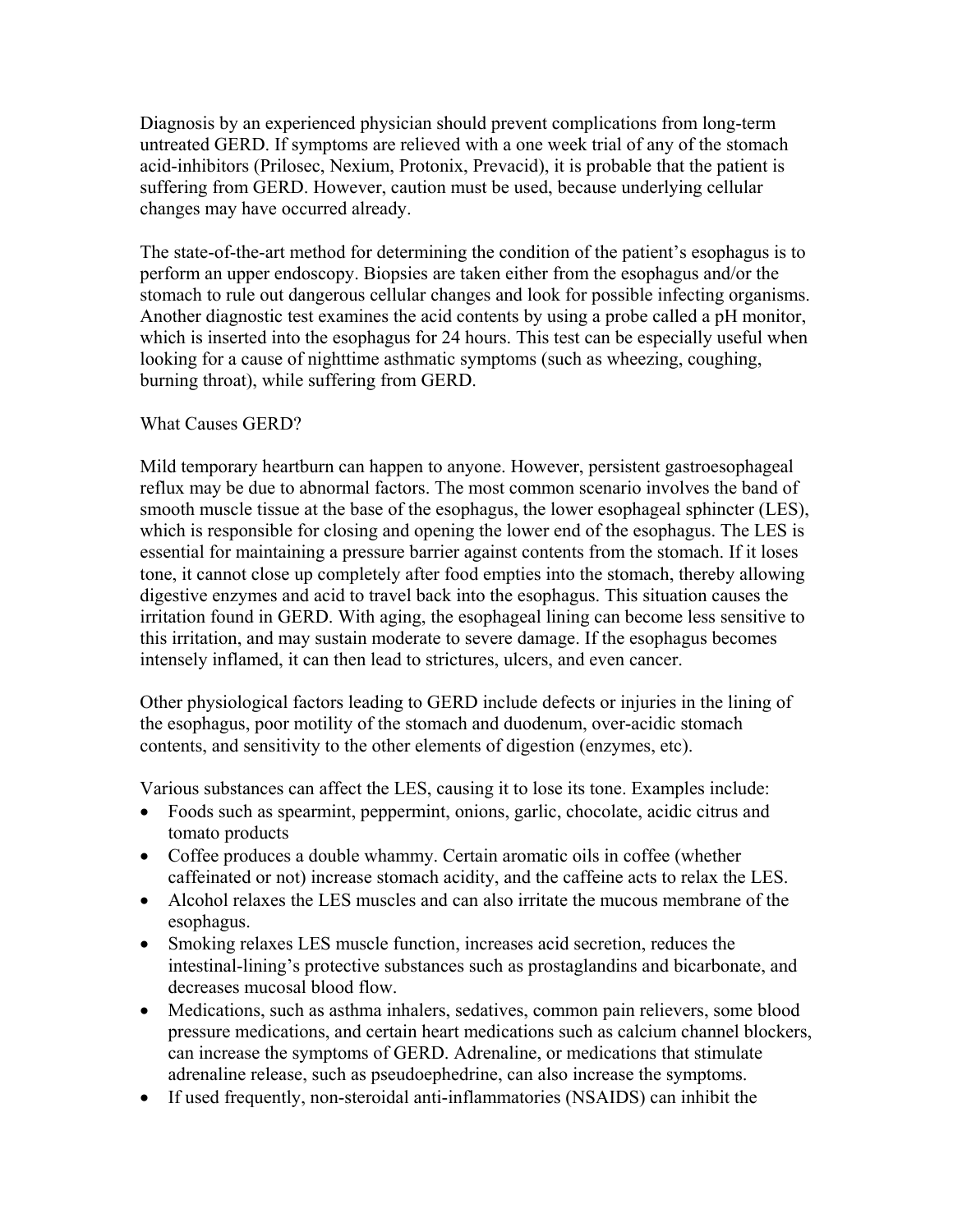protective prostaglandins and produce ulcerations in mucous membranes lining the stomach and the esophagus.

About half of asthmatic patients also have GERD, although it is not clear why. For most athletes, exercise-induced asthma does not appear to be related to GERD. However, many Masters swimmers do suffer from exercise induced asthma and GERD.

How Can One Treat GERD and Lessen Its Occurrence?

The treatment for GERD includes lifestyle changes and medication. Lifestyle and dietary changes alone can lesson the effects of GERD.

- Avoid food that relaxes the LES: caffeinated foods, chocolate, mint-flavored foods, carbonated drinks, and most spices, condiments and flavorings.
- No alcohol or smoking.
- Chew gum after eating, or when you sense reflux may be about to begin. This action produces more saliva, a known acid-neutralizer and protector of the esophageal lining.
- Avoiding tight-fitting clothing around the waist.
- If recommended by your health care practitioner, lose weight. A large belly puts undue pressure on the stomach.
- Avoid full bending at the waist, especially while lifting or moving heavy weights.
- Avoid ingesting a large amount of food before physical activity, such as swimming.
- Never go to bed right after ingesting large amounts of food and/or drink. The rule of thumb is that three hours must pass between food ingestion and bedtime.
- Elevate the head of the bed at least six inches utilizing a wedge-shaped block. Do not make the mistake of just adding a few pillows to the head, as this can actually worsen the situation.
- Sleep on your *left* side. This positions the opening of the esophagus into the stomach higher than the bulk of the food contents.

There are two main types of medications:

- **H2-blockers** interfere with the receptor sites of histamine in the gut tissue), which indirectly reduces acid production. There are four H2-blockers marketed in the U.S. for over-the-counter purchase: famotidine (Pepcid AC), cimetidine (Tagamet), ranitidine (Zantac), and nizatidine (AXID). These medications do not need to be taken with food, and are appropriate to take for night-time protection against GERD. The acid-suppressing activity lasts from six to 24 hours (Pepcid is the strongest acting), and is very useful for people who need persistent acid suppression. These medications may also prevent heartburn in people who are able to predict its occurrence. With mild symptoms, this class of drugs works in about 70% of patients. With moderate symptoms, the efficacy declines to 50%.
- **Proton-pump** or **acid-pump inhibitors** directly reduce acid by shutting down the enzymatic activation of the acid-forming cells in the lining of the stomach. These medications are stronger than the H2-blockers, and are the major league players that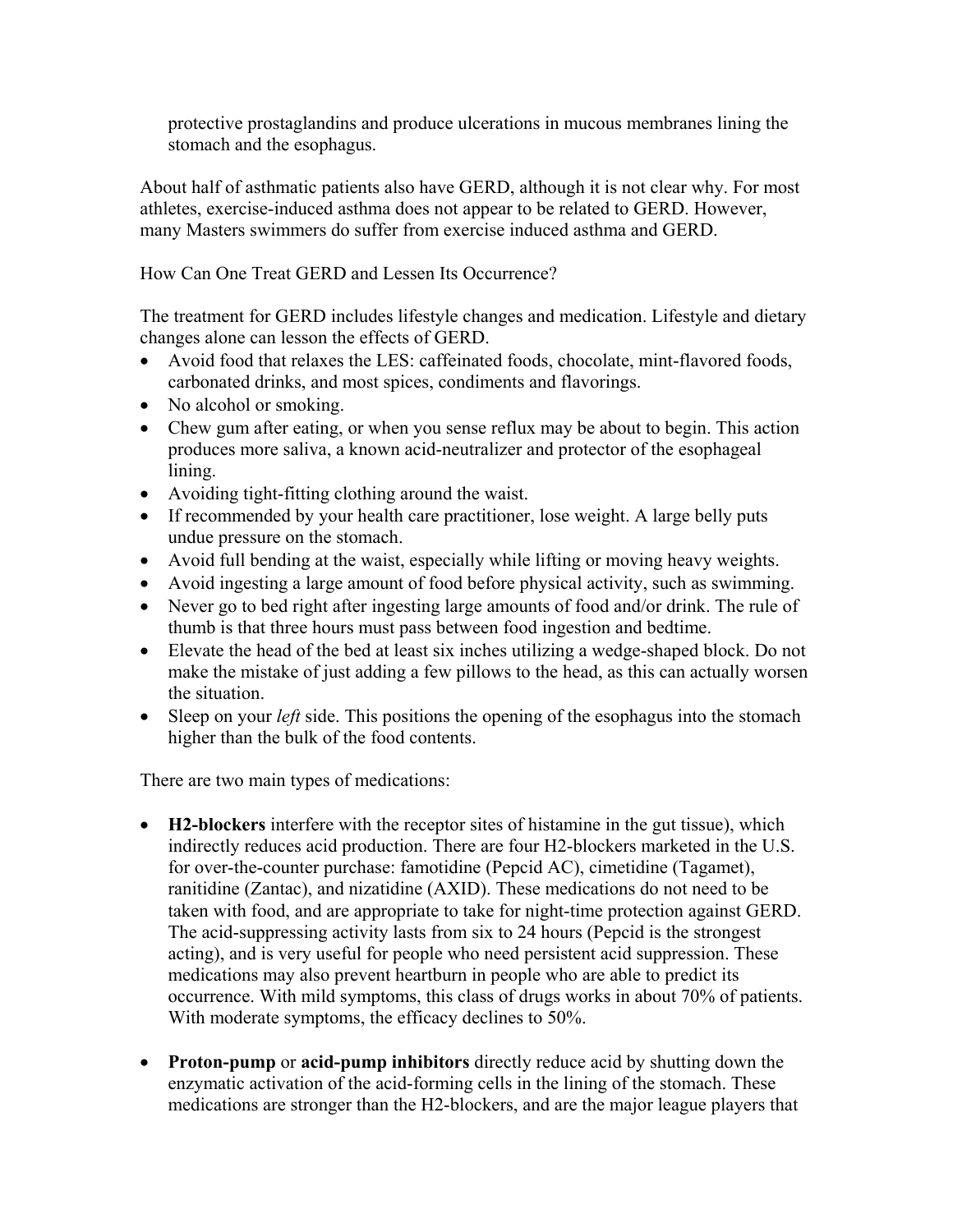keep GERD manageable. They work best when there is food in the stomach. Studies have shown that at least 93% of GERD patients are benefited by this class of drugs. The products available are omeprazole (Prilosec), lansoprazole (Prevacid), pantropazole (Protonix), rabeprazole (Aciphex), and esomeprazole (Nexium). These medications require a prescription from your physician, and several similar new products are presently becoming available. Although these drugs can virtually eliminate many of the distressing symptoms of GERD, they can not fully control regurgitation; that has to be controlled by lifestyle modifications.

Antacids are also very important, because they help lessen the effects of excess acid in the GI tract. Readily available, inexpensive, and mostly without negative side effects, antacids can be utilized to coat the esophagus and stomach a few times per day, and specifically, when trouble may be anticipated. Gaviscon is a drug that can provide a unique beneficial function. This tablet foaming agent must be chewed and taken with water to put a protective barrier between the stomach and the esophagus; it works quite well to temporarily keep the acid in its place.

So, if you're 'feeling the burn' in a bad way, you may wish to make some of the recommended lifestyle changes outlined above. If the symptoms of GERD persist, you may wish to ask your physician about it. Resolving reflux and heartburn symptoms will not only allow you to focus on "feeling the burn" in your muscles, but it will make your swimming experience much more productive and enjoyable.

*Ed Nessel is a pharmacist, biochemist, and physiologist. He has been an active member of the USMS Sports Medicine and Coaches Committees, the USMS national librarian, and a recipient of the 1998 USMS Coach of the Year Award. He is also head coach of the Rutgers University Masters Swim Team and a member of Garden State Masters.* 

## References

1. DeVault, KR, Sastell, DO; Practice Guidelines: Updated guidelines for the diagnosis and treatment of gastroesophageal reflux disease. Am J Gastroenterol, 1999; 94: 1434- 1442.

2. Pegnini, PL, Katz,PO, Bracy, NA, Castell, DO; Nocturnal recovery of gastric acid secretion with twice-daily dosing of proton pump inhibitors. Am J Gastroenterol, 1998;93: 763-767.

3. Fouad, YM, Katz,PO, Castell, DO; Oseophageal motility defects associated with nocturnal gastro-oesophagel reflux on proton pump inhibitors. Ailment Pharmacol Ther, 1999;13: 1467-1471.

4. Robinson, M, Rodriguez-Stanley, S; H2-Receptor antagonists revisited: current role in the treatment of gastroesophageal reflux disease. CME Medscape Gastroenterology Treatment Updates.